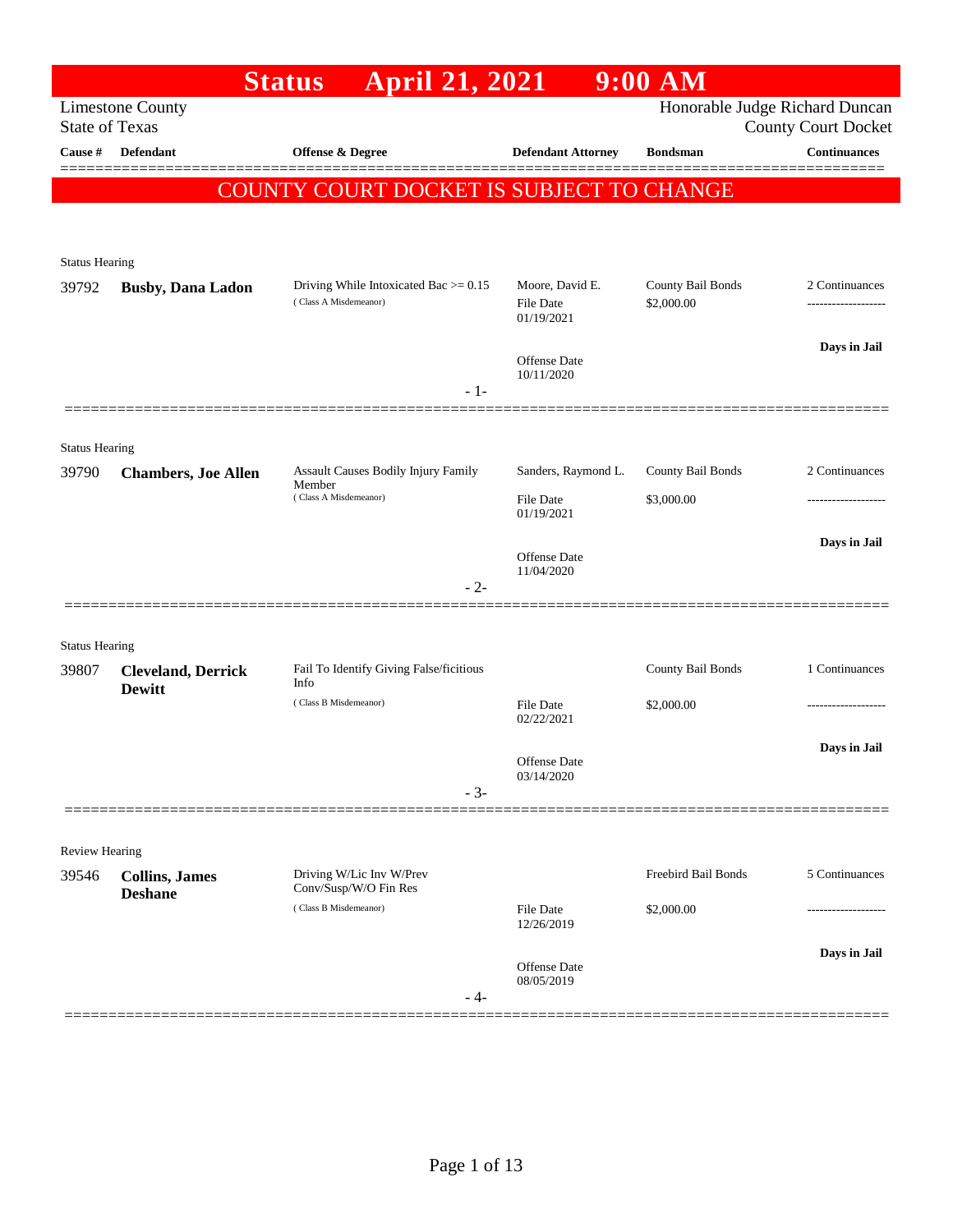| Honorable Judge Richard Duncan<br><b>Limestone County</b><br><b>State of Texas</b><br><b>County Court Docket</b><br><b>Continuances</b><br>Cause #<br><b>Defendant</b><br>Offense & Degree<br><b>Defendant Attorney</b><br><b>Bondsman</b><br><b>COUNTY COURT DOCKET IS SUBJECT TO CHANGE</b><br><b>Review Hearing</b><br><b>Freebird Bail Bonds</b><br>5 Continuances<br>Unl Carrying Weapon<br>39547<br><b>Collins, James</b><br><b>Deshane</b><br>(Class A Misdemeanor)<br>File Date<br>\$3,000.00<br>12/26/2019<br>Days in Jail<br>Offense Date<br>08/05/2019<br>$-5-$<br><b>Review Hearing</b><br>Reed, Benjie<br>5 Continuances<br>Driving W/Lic Inv W/Prev<br>Reed, Benjie<br>39549<br><b>Collins, Jeremy Jerrod</b><br>Conv/Susp/W/O Fin Res<br>(Class B Misdemeanor)<br><b>File Date</b><br>\$2,000.00<br>12/26/2019<br>Days in Jail<br>Offense Date<br>11/09/2019<br>$-6-$<br><b>Status Hearing</b><br>Assault Causes Bodily Injury Family<br>Reed, Justin<br>39811<br>Crisp, Michael<br>Member<br><b>Alexander</b><br>(Class A Misdemeanor)<br><b>File Date</b><br>02/22/2021<br>Offense Date<br>01/08/2021<br>$-7-$<br><b>Status Hearing</b><br>Assault Causes Bodily Injury Family<br>Reed, Justin<br>39812<br>Crisp, Michael<br>Member<br><b>Alexander</b><br>(Class A Misdemeanor)<br><b>File Date</b><br>02/22/2021<br>Offense Date<br>01/08/2021<br>$-8-$ |  | <b>April 21, 2021</b><br><b>Status</b> | $9:00$ AM |                |
|----------------------------------------------------------------------------------------------------------------------------------------------------------------------------------------------------------------------------------------------------------------------------------------------------------------------------------------------------------------------------------------------------------------------------------------------------------------------------------------------------------------------------------------------------------------------------------------------------------------------------------------------------------------------------------------------------------------------------------------------------------------------------------------------------------------------------------------------------------------------------------------------------------------------------------------------------------------------------------------------------------------------------------------------------------------------------------------------------------------------------------------------------------------------------------------------------------------------------------------------------------------------------------------------------------------------------------------------------------------------------|--|----------------------------------------|-----------|----------------|
|                                                                                                                                                                                                                                                                                                                                                                                                                                                                                                                                                                                                                                                                                                                                                                                                                                                                                                                                                                                                                                                                                                                                                                                                                                                                                                                                                                            |  |                                        |           |                |
|                                                                                                                                                                                                                                                                                                                                                                                                                                                                                                                                                                                                                                                                                                                                                                                                                                                                                                                                                                                                                                                                                                                                                                                                                                                                                                                                                                            |  |                                        |           |                |
|                                                                                                                                                                                                                                                                                                                                                                                                                                                                                                                                                                                                                                                                                                                                                                                                                                                                                                                                                                                                                                                                                                                                                                                                                                                                                                                                                                            |  |                                        |           |                |
|                                                                                                                                                                                                                                                                                                                                                                                                                                                                                                                                                                                                                                                                                                                                                                                                                                                                                                                                                                                                                                                                                                                                                                                                                                                                                                                                                                            |  |                                        |           |                |
|                                                                                                                                                                                                                                                                                                                                                                                                                                                                                                                                                                                                                                                                                                                                                                                                                                                                                                                                                                                                                                                                                                                                                                                                                                                                                                                                                                            |  |                                        |           |                |
|                                                                                                                                                                                                                                                                                                                                                                                                                                                                                                                                                                                                                                                                                                                                                                                                                                                                                                                                                                                                                                                                                                                                                                                                                                                                                                                                                                            |  |                                        |           |                |
|                                                                                                                                                                                                                                                                                                                                                                                                                                                                                                                                                                                                                                                                                                                                                                                                                                                                                                                                                                                                                                                                                                                                                                                                                                                                                                                                                                            |  |                                        |           |                |
|                                                                                                                                                                                                                                                                                                                                                                                                                                                                                                                                                                                                                                                                                                                                                                                                                                                                                                                                                                                                                                                                                                                                                                                                                                                                                                                                                                            |  |                                        |           |                |
|                                                                                                                                                                                                                                                                                                                                                                                                                                                                                                                                                                                                                                                                                                                                                                                                                                                                                                                                                                                                                                                                                                                                                                                                                                                                                                                                                                            |  |                                        |           |                |
|                                                                                                                                                                                                                                                                                                                                                                                                                                                                                                                                                                                                                                                                                                                                                                                                                                                                                                                                                                                                                                                                                                                                                                                                                                                                                                                                                                            |  |                                        |           |                |
|                                                                                                                                                                                                                                                                                                                                                                                                                                                                                                                                                                                                                                                                                                                                                                                                                                                                                                                                                                                                                                                                                                                                                                                                                                                                                                                                                                            |  |                                        |           |                |
|                                                                                                                                                                                                                                                                                                                                                                                                                                                                                                                                                                                                                                                                                                                                                                                                                                                                                                                                                                                                                                                                                                                                                                                                                                                                                                                                                                            |  |                                        |           |                |
|                                                                                                                                                                                                                                                                                                                                                                                                                                                                                                                                                                                                                                                                                                                                                                                                                                                                                                                                                                                                                                                                                                                                                                                                                                                                                                                                                                            |  |                                        |           |                |
|                                                                                                                                                                                                                                                                                                                                                                                                                                                                                                                                                                                                                                                                                                                                                                                                                                                                                                                                                                                                                                                                                                                                                                                                                                                                                                                                                                            |  |                                        |           |                |
|                                                                                                                                                                                                                                                                                                                                                                                                                                                                                                                                                                                                                                                                                                                                                                                                                                                                                                                                                                                                                                                                                                                                                                                                                                                                                                                                                                            |  |                                        |           |                |
|                                                                                                                                                                                                                                                                                                                                                                                                                                                                                                                                                                                                                                                                                                                                                                                                                                                                                                                                                                                                                                                                                                                                                                                                                                                                                                                                                                            |  |                                        |           |                |
|                                                                                                                                                                                                                                                                                                                                                                                                                                                                                                                                                                                                                                                                                                                                                                                                                                                                                                                                                                                                                                                                                                                                                                                                                                                                                                                                                                            |  |                                        |           |                |
|                                                                                                                                                                                                                                                                                                                                                                                                                                                                                                                                                                                                                                                                                                                                                                                                                                                                                                                                                                                                                                                                                                                                                                                                                                                                                                                                                                            |  |                                        |           |                |
|                                                                                                                                                                                                                                                                                                                                                                                                                                                                                                                                                                                                                                                                                                                                                                                                                                                                                                                                                                                                                                                                                                                                                                                                                                                                                                                                                                            |  |                                        |           |                |
|                                                                                                                                                                                                                                                                                                                                                                                                                                                                                                                                                                                                                                                                                                                                                                                                                                                                                                                                                                                                                                                                                                                                                                                                                                                                                                                                                                            |  |                                        |           |                |
|                                                                                                                                                                                                                                                                                                                                                                                                                                                                                                                                                                                                                                                                                                                                                                                                                                                                                                                                                                                                                                                                                                                                                                                                                                                                                                                                                                            |  |                                        |           |                |
|                                                                                                                                                                                                                                                                                                                                                                                                                                                                                                                                                                                                                                                                                                                                                                                                                                                                                                                                                                                                                                                                                                                                                                                                                                                                                                                                                                            |  |                                        |           |                |
|                                                                                                                                                                                                                                                                                                                                                                                                                                                                                                                                                                                                                                                                                                                                                                                                                                                                                                                                                                                                                                                                                                                                                                                                                                                                                                                                                                            |  |                                        |           | 1 Continuances |
|                                                                                                                                                                                                                                                                                                                                                                                                                                                                                                                                                                                                                                                                                                                                                                                                                                                                                                                                                                                                                                                                                                                                                                                                                                                                                                                                                                            |  |                                        |           |                |
|                                                                                                                                                                                                                                                                                                                                                                                                                                                                                                                                                                                                                                                                                                                                                                                                                                                                                                                                                                                                                                                                                                                                                                                                                                                                                                                                                                            |  |                                        |           |                |
|                                                                                                                                                                                                                                                                                                                                                                                                                                                                                                                                                                                                                                                                                                                                                                                                                                                                                                                                                                                                                                                                                                                                                                                                                                                                                                                                                                            |  |                                        |           | Days in Jail   |
|                                                                                                                                                                                                                                                                                                                                                                                                                                                                                                                                                                                                                                                                                                                                                                                                                                                                                                                                                                                                                                                                                                                                                                                                                                                                                                                                                                            |  |                                        |           |                |
|                                                                                                                                                                                                                                                                                                                                                                                                                                                                                                                                                                                                                                                                                                                                                                                                                                                                                                                                                                                                                                                                                                                                                                                                                                                                                                                                                                            |  |                                        |           |                |
|                                                                                                                                                                                                                                                                                                                                                                                                                                                                                                                                                                                                                                                                                                                                                                                                                                                                                                                                                                                                                                                                                                                                                                                                                                                                                                                                                                            |  |                                        |           |                |
|                                                                                                                                                                                                                                                                                                                                                                                                                                                                                                                                                                                                                                                                                                                                                                                                                                                                                                                                                                                                                                                                                                                                                                                                                                                                                                                                                                            |  |                                        |           |                |
|                                                                                                                                                                                                                                                                                                                                                                                                                                                                                                                                                                                                                                                                                                                                                                                                                                                                                                                                                                                                                                                                                                                                                                                                                                                                                                                                                                            |  |                                        |           | 1 Continuances |
|                                                                                                                                                                                                                                                                                                                                                                                                                                                                                                                                                                                                                                                                                                                                                                                                                                                                                                                                                                                                                                                                                                                                                                                                                                                                                                                                                                            |  |                                        |           |                |
|                                                                                                                                                                                                                                                                                                                                                                                                                                                                                                                                                                                                                                                                                                                                                                                                                                                                                                                                                                                                                                                                                                                                                                                                                                                                                                                                                                            |  |                                        |           |                |
|                                                                                                                                                                                                                                                                                                                                                                                                                                                                                                                                                                                                                                                                                                                                                                                                                                                                                                                                                                                                                                                                                                                                                                                                                                                                                                                                                                            |  |                                        |           | Days in Jail   |
|                                                                                                                                                                                                                                                                                                                                                                                                                                                                                                                                                                                                                                                                                                                                                                                                                                                                                                                                                                                                                                                                                                                                                                                                                                                                                                                                                                            |  |                                        |           |                |
|                                                                                                                                                                                                                                                                                                                                                                                                                                                                                                                                                                                                                                                                                                                                                                                                                                                                                                                                                                                                                                                                                                                                                                                                                                                                                                                                                                            |  |                                        |           |                |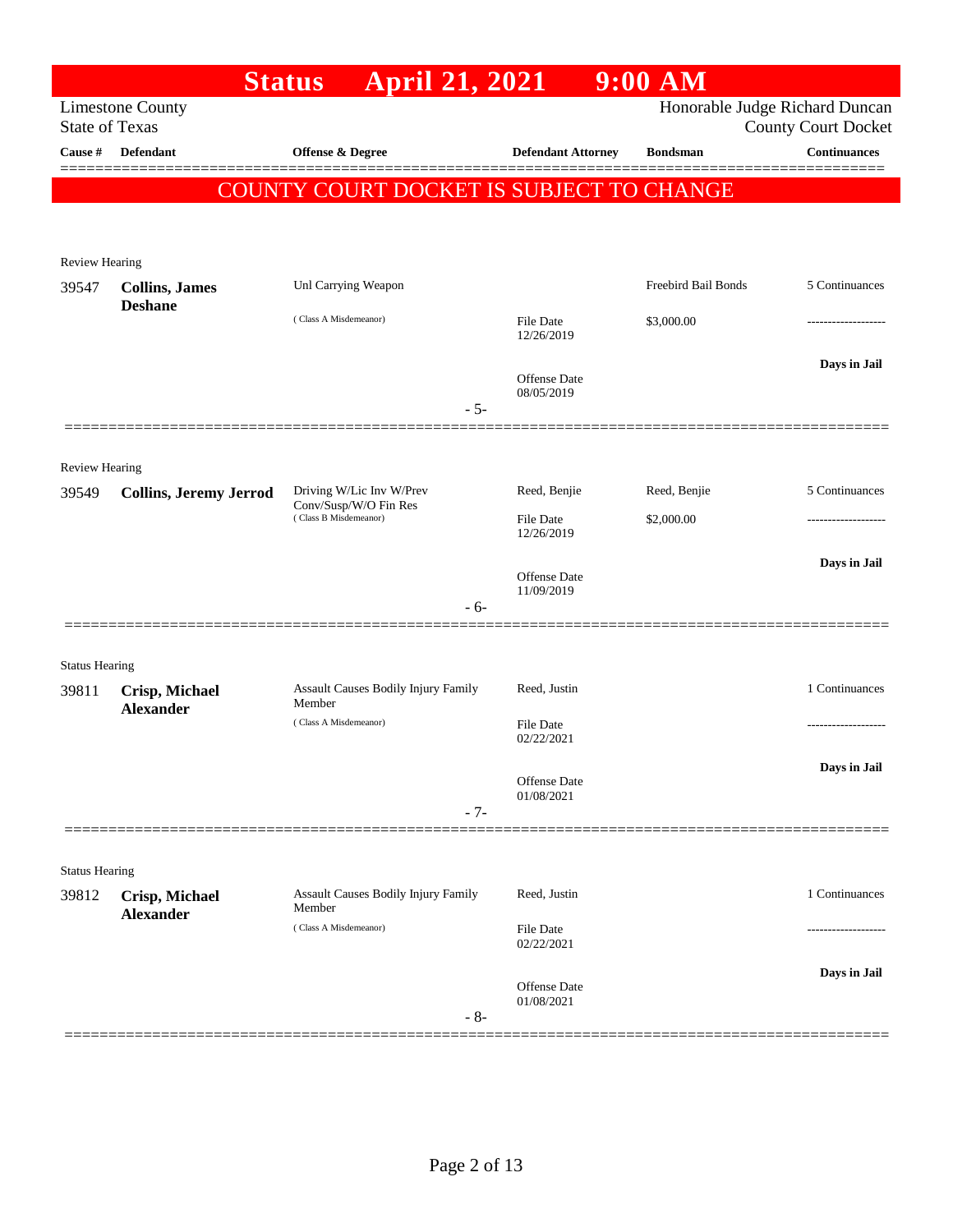|                                |                         | April 21, 2021<br><b>Status</b>                 |                                   | $9:00$ AM         |                                                              |
|--------------------------------|-------------------------|-------------------------------------------------|-----------------------------------|-------------------|--------------------------------------------------------------|
| <b>State of Texas</b>          | <b>Limestone County</b> |                                                 |                                   |                   | Honorable Judge Richard Duncan<br><b>County Court Docket</b> |
| <b>Cause</b> #                 | Defendant               | Offense & Degree                                | <b>Defendant Attorney</b>         | <b>Bondsman</b>   | Continuances                                                 |
|                                |                         | <b>COUNTY COURT DOCKET IS SUBJECT TO CHANGE</b> |                                   |                   |                                                              |
|                                |                         |                                                 |                                   |                   |                                                              |
| <b>Status Hearing</b>          |                         |                                                 |                                   |                   |                                                              |
| 39813                          | Crisp, Michael          | Assault Causes Bodily Injury Family             | Reed, Justin                      |                   | 1 Continuances                                               |
|                                | <b>Alexander</b>        | Member<br>(Class A Misdemeanor)                 | <b>File Date</b><br>02/22/2021    |                   |                                                              |
|                                |                         |                                                 |                                   |                   | Days in Jail                                                 |
|                                |                         |                                                 | Offense Date<br>01/08/2021        |                   |                                                              |
|                                |                         | $-9-$                                           |                                   |                   |                                                              |
| <b>Status Hearing</b>          |                         |                                                 |                                   |                   |                                                              |
| 39700                          | Davila-Alvarado, Jose   | Driving While Intoxicated                       | Reed, Benjie                      | County Bail Bonds | 5 Continuances                                               |
|                                |                         | (Class B Misdemeanor)                           | <b>File Date</b><br>06/26/2020    | \$2,000.00        |                                                              |
|                                |                         |                                                 | <b>Offense Date</b><br>05/23/2020 |                   | Days in Jail                                                 |
|                                |                         | $-10-$                                          |                                   |                   |                                                              |
|                                |                         |                                                 |                                   |                   |                                                              |
| <b>Status Hearing</b><br>39808 | Doss, Donald Lee        | Driving While Intoxicated Bac $> = 0.15$        | Reed, Stephen M.                  | County Bail Bonds | 1 Continuances                                               |
|                                |                         | (Class A Misdemeanor)                           | File Date<br>02/22/2021           | \$2,000.00        |                                                              |
|                                |                         |                                                 |                                   |                   | Days in Jail                                                 |
|                                |                         |                                                 | Offense Date<br>01/01/2021        |                   |                                                              |
|                                |                         | $-11-$                                          |                                   |                   |                                                              |
| <b>Status Hearing</b>          |                         |                                                 |                                   |                   |                                                              |
| 39766                          | Duke, Christopher       | Resist Arrest Search Or Transport               | Reed, Justin                      | County Bail Bonds | 4 Continuances                                               |
|                                | Lynn                    | (Class A Misdemeanor)                           | File Date<br>11/05/2020           | \$3,000.00        |                                                              |
|                                |                         |                                                 | Offense Date                      |                   | Days in Jail                                                 |
|                                |                         | $-12-$                                          | 08/10/2020                        |                   |                                                              |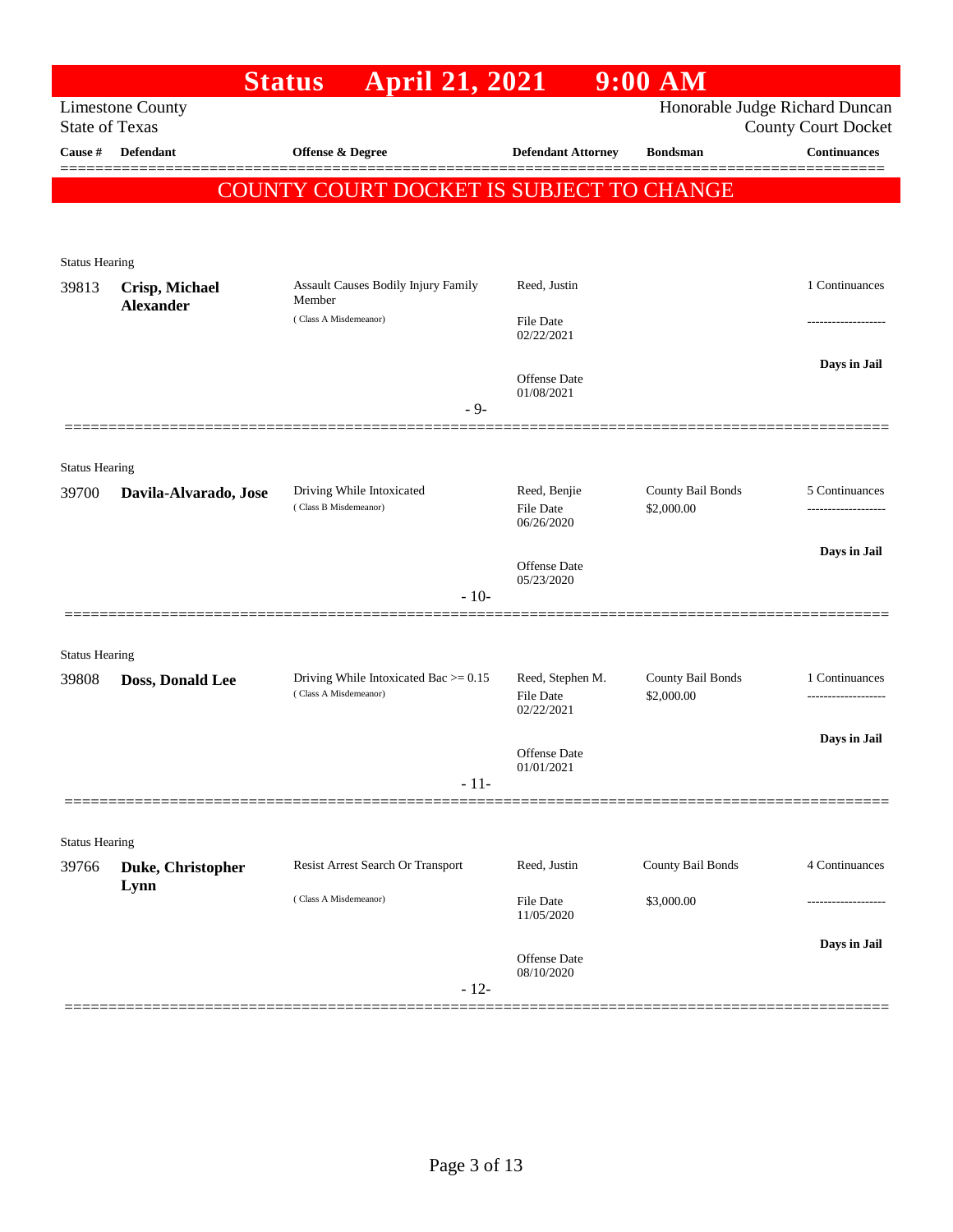|                       |                               | <b>April 21, 2021</b><br><b>Status</b>             |        |                                                   | $9:00$ AM                   |                                                              |
|-----------------------|-------------------------------|----------------------------------------------------|--------|---------------------------------------------------|-----------------------------|--------------------------------------------------------------|
| <b>State of Texas</b> | <b>Limestone County</b>       |                                                    |        |                                                   |                             | Honorable Judge Richard Duncan<br><b>County Court Docket</b> |
| Cause #               | <b>Defendant</b>              | Offense & Degree                                   |        | <b>Defendant Attorney</b>                         | <b>Bondsman</b>             | <b>Continuances</b>                                          |
|                       |                               | <b>COUNTY COURT DOCKET IS SUBJECT TO CHANGE</b>    |        |                                                   |                             |                                                              |
| <b>Status Hearing</b> |                               |                                                    |        |                                                   |                             |                                                              |
| 39767                 | Duke, Christopher             | Unl Carrying Weapon                                |        | Reed, Justin                                      | County Bail Bonds           | 4 Continuances                                               |
|                       | Lynn                          | (Class A Misdemeanor)                              |        | <b>File Date</b><br>11/05/2020                    | \$3,000.00                  |                                                              |
|                       |                               |                                                    | $-13-$ | <b>Offense</b> Date<br>08/10/2020                 |                             | Days in Jail                                                 |
|                       |                               |                                                    |        |                                                   |                             |                                                              |
| <b>Status Hearing</b> |                               |                                                    |        |                                                   |                             |                                                              |
| 39768                 | Duke, Christopher             | Tamper W/ Identification Numbers                   |        | Reed, Justin                                      | County Bail Bonds           | 4 Continuances                                               |
|                       | Lynn                          | (Class A Misdemeanor)                              |        | <b>File Date</b><br>11/05/2020                    | \$3,000.00                  |                                                              |
|                       |                               |                                                    |        | Offense Date<br>08/10/2020                        |                             | Days in Jail                                                 |
|                       |                               |                                                    | $-14-$ |                                                   |                             |                                                              |
| <b>Status Hearing</b> |                               |                                                    |        |                                                   |                             |                                                              |
| 39631                 | <b>Estridge, Joey Michael</b> | Assault Cause Bodily Inj.                          |        | Burkeen, Daniel                                   | Personal Bond               | 8 Continuances                                               |
|                       |                               | (Class A Misdemeanor)                              |        | <b>File Date</b><br>03/31/2020                    | \$3,000.00                  | .                                                            |
|                       |                               |                                                    |        | Offense Date                                      |                             | Days in Jail                                                 |
|                       |                               |                                                    | $-15-$ | 02/07/2020                                        |                             |                                                              |
|                       |                               |                                                    |        |                                                   |                             |                                                              |
| <b>Status Hearing</b> |                               |                                                    |        |                                                   |                             |                                                              |
| 39632                 | <b>Estridge, Joey Michael</b> | Assault Cause Bodily Inj.<br>(Class A Misdemeanor) |        | Burkeen, Daniel<br><b>File Date</b><br>03/31/2020 | Personal Bond<br>\$3,000.00 | 8 Continuances                                               |
|                       |                               |                                                    |        | Offense Date<br>02/07/2020                        |                             | Days in Jail                                                 |
|                       |                               |                                                    | $-16-$ |                                                   |                             |                                                              |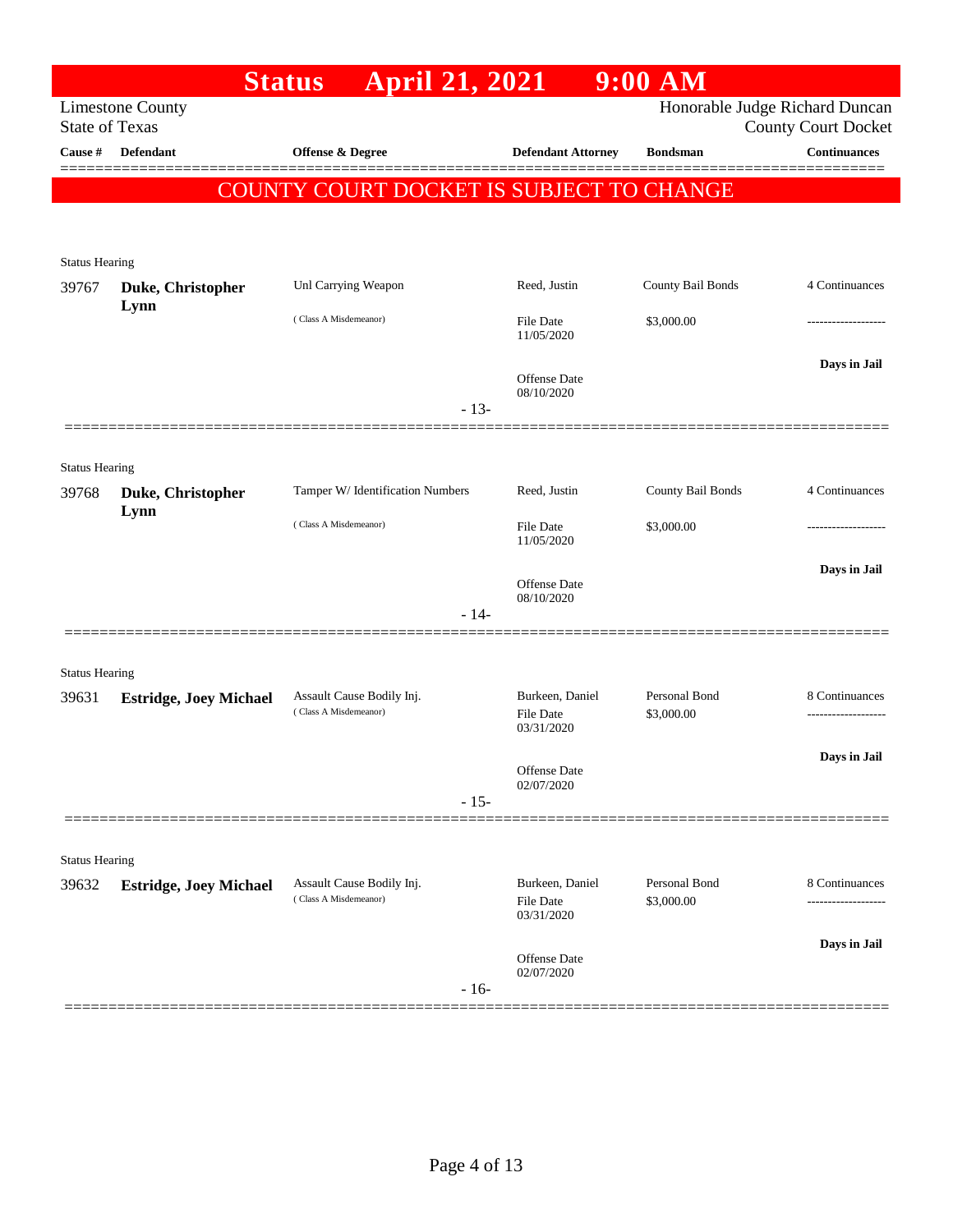|                                |                                                  | <b>April 21, 2021</b><br><b>Status</b>               |                                | $9:00$ AM           |                                                              |
|--------------------------------|--------------------------------------------------|------------------------------------------------------|--------------------------------|---------------------|--------------------------------------------------------------|
|                                | <b>Limestone County</b><br><b>State of Texas</b> |                                                      |                                |                     | Honorable Judge Richard Duncan<br><b>County Court Docket</b> |
| Cause #                        | Defendant                                        | Offense & Degree                                     | <b>Defendant Attorney</b>      | <b>Bondsman</b>     | <b>Continuances</b>                                          |
|                                |                                                  | COUNTY COURT DOCKET IS SUBJECT TO CHANGE             |                                |                     | <u> =========</u>                                            |
|                                |                                                  |                                                      |                                |                     |                                                              |
| <b>Status Hearing</b>          |                                                  |                                                      |                                |                     |                                                              |
| 39791                          | Goodman, Patrick<br><b>Heath</b>                 | Assault Causes Bodily Injury Family<br>Member        | Reed, Stephen M.               | County Bail Bonds   | 2 Continuances                                               |
|                                |                                                  | (Class A Misdemeanor)                                | File Date<br>01/19/2021        | \$3,000.00          |                                                              |
|                                |                                                  |                                                      | Offense Date<br>11/08/2020     |                     | Days in Jail                                                 |
|                                |                                                  |                                                      | $-17-$                         |                     |                                                              |
|                                |                                                  |                                                      |                                |                     |                                                              |
| <b>Status Hearing</b><br>39677 | <b>Gray, Toby Dwayne</b>                         | Driving While Intoxicated                            | Moore, David E.                | County Bail Bonds   | 7 Continuances                                               |
|                                |                                                  | (Class B Misdemeanor)                                | <b>File Date</b><br>05/19/2020 | \$2,000.00          |                                                              |
|                                |                                                  |                                                      | Offense Date                   |                     | Days in Jail                                                 |
|                                |                                                  |                                                      | 01/31/2020<br>$-18-$           |                     |                                                              |
|                                |                                                  |                                                      |                                |                     |                                                              |
| <b>Status Hearing</b>          |                                                  |                                                      |                                |                     |                                                              |
| 39784                          | Harper, Mason Lynn                               | Driving While Intoxicated<br>(Class B Misdemeanor)   | Moore, David E.                | County Bail Bonds   | 3 Continuances                                               |
|                                |                                                  |                                                      | File Date<br>12/18/2020        | \$2,000.00          |                                                              |
|                                |                                                  |                                                      | Offense Date                   |                     | Days in Jail                                                 |
|                                |                                                  |                                                      | 11/06/2020<br>$-19-$           |                     |                                                              |
|                                |                                                  |                                                      |                                |                     |                                                              |
| <b>Status Hearing</b>          |                                                  |                                                      |                                |                     |                                                              |
| 39522                          | Harrison, Bobby Lee                              | <b>Assault Causes Bodily Injury Family</b><br>Member | Martin, Chris E.               | Freebird Bail Bonds | 4 Continuances                                               |
|                                |                                                  | (Class A Misdemeanor)                                | File Date<br>12/03/2019        | \$3,000.00          |                                                              |
|                                |                                                  |                                                      | Offense Date                   |                     | Days in Jail                                                 |
|                                |                                                  |                                                      | 09/15/2019<br>$-20-$           |                     |                                                              |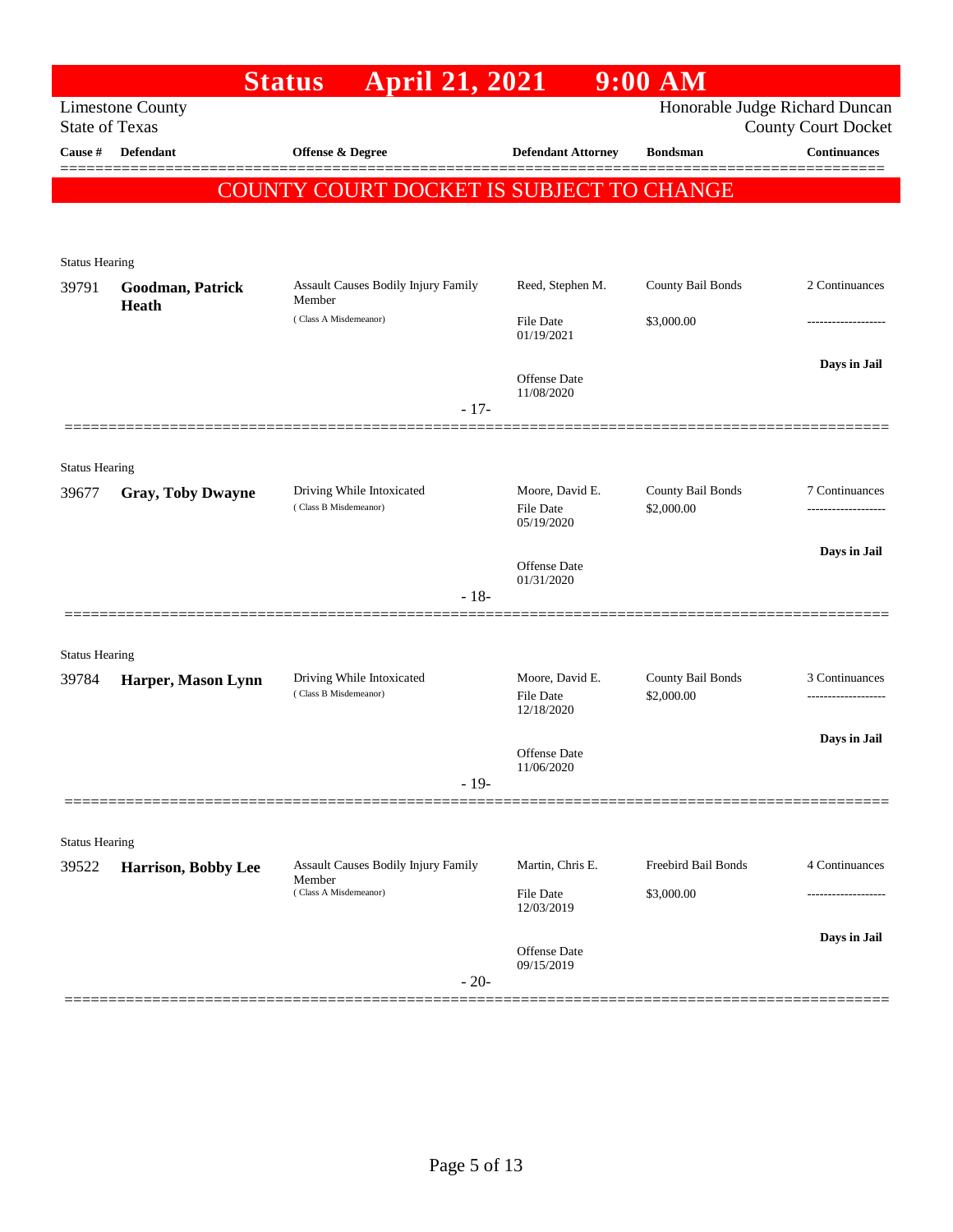|                       |                         | <b>April 21, 2021</b><br><b>Status</b>   |                                | 9:00 AM             |                                |
|-----------------------|-------------------------|------------------------------------------|--------------------------------|---------------------|--------------------------------|
|                       | <b>Limestone County</b> |                                          |                                |                     | Honorable Judge Richard Duncan |
| <b>State of Texas</b> |                         |                                          |                                |                     | <b>County Court Docket</b>     |
| Cause #               | Defendant               | Offense & Degree                         | <b>Defendant Attorney</b>      | <b>Bondsman</b>     | <b>Continuances</b>            |
|                       |                         | COUNTY COURT DOCKET IS SUBJECT TO CHANGE |                                |                     |                                |
|                       |                         |                                          |                                |                     |                                |
| <b>Status Hearing</b> |                         |                                          |                                |                     |                                |
| 39523                 | Harrison, Bobby Lee     | <b>Unlawful Restraint</b>                | Martin, Chris E.               | Freebird Bail Bonds | 4 Continuances                 |
|                       |                         | (Class A Misdemeanor)                    | File Date<br>12/03/2019        | \$3,000.00          |                                |
|                       |                         |                                          |                                |                     |                                |
|                       |                         |                                          | Offense Date<br>09/15/2019     |                     | Days in Jail                   |
|                       |                         | $-21-$                                   |                                |                     |                                |
|                       |                         |                                          |                                |                     |                                |
| Review Hearing        |                         |                                          |                                |                     |                                |
| 39380                 | Hobbs, Broderick        | Poss Marij <2oz                          | Tate, Greg                     | County Bail Bonds   | 9 Continuances                 |
|                       | Ramon                   | (Class B Misdemeanor)                    | <b>File Date</b>               | \$1,000.00          |                                |
|                       |                         |                                          | 06/14/2019                     |                     |                                |
|                       |                         |                                          | Offense Date                   |                     | Days in Jail                   |
|                       |                         | $-22-$                                   | 05/08/2019                     |                     |                                |
|                       |                         |                                          |                                |                     |                                |
| <b>Status Hearing</b> |                         |                                          |                                |                     |                                |
| 39799                 | Jhanke, Dennis          | Assault Causes Bodily Injury Family      | Reed, Justin                   | Freebird Bail Bonds | 2 Continuances                 |
|                       | <b>Charles</b>          | Member<br>(Class A Misdemeanor)          | <b>File Date</b>               | \$2,500.00          |                                |
|                       |                         |                                          | 01/21/2021                     |                     |                                |
|                       |                         |                                          | Offense Date                   |                     | Days in Jail                   |
|                       |                         | $-23-$                                   | 12/25/2020                     |                     |                                |
|                       |                         |                                          |                                |                     |                                |
| <b>Status Hearing</b> |                         |                                          |                                |                     |                                |
| 39804                 | <b>Kennedy, Scott</b>   | Driving While Intoxicated Bac >=0.15     |                                | County Bail Bonds   | 1 Continuances                 |
|                       | Edward                  | (Class A Misdemeanor)                    |                                |                     |                                |
|                       |                         |                                          | <b>File Date</b><br>02/01/2021 | \$2,000.00          |                                |
|                       |                         |                                          |                                |                     | Days in Jail                   |
|                       |                         |                                          | Offense Date<br>01/01/2021     |                     |                                |
|                       |                         | $-24-$                                   |                                |                     |                                |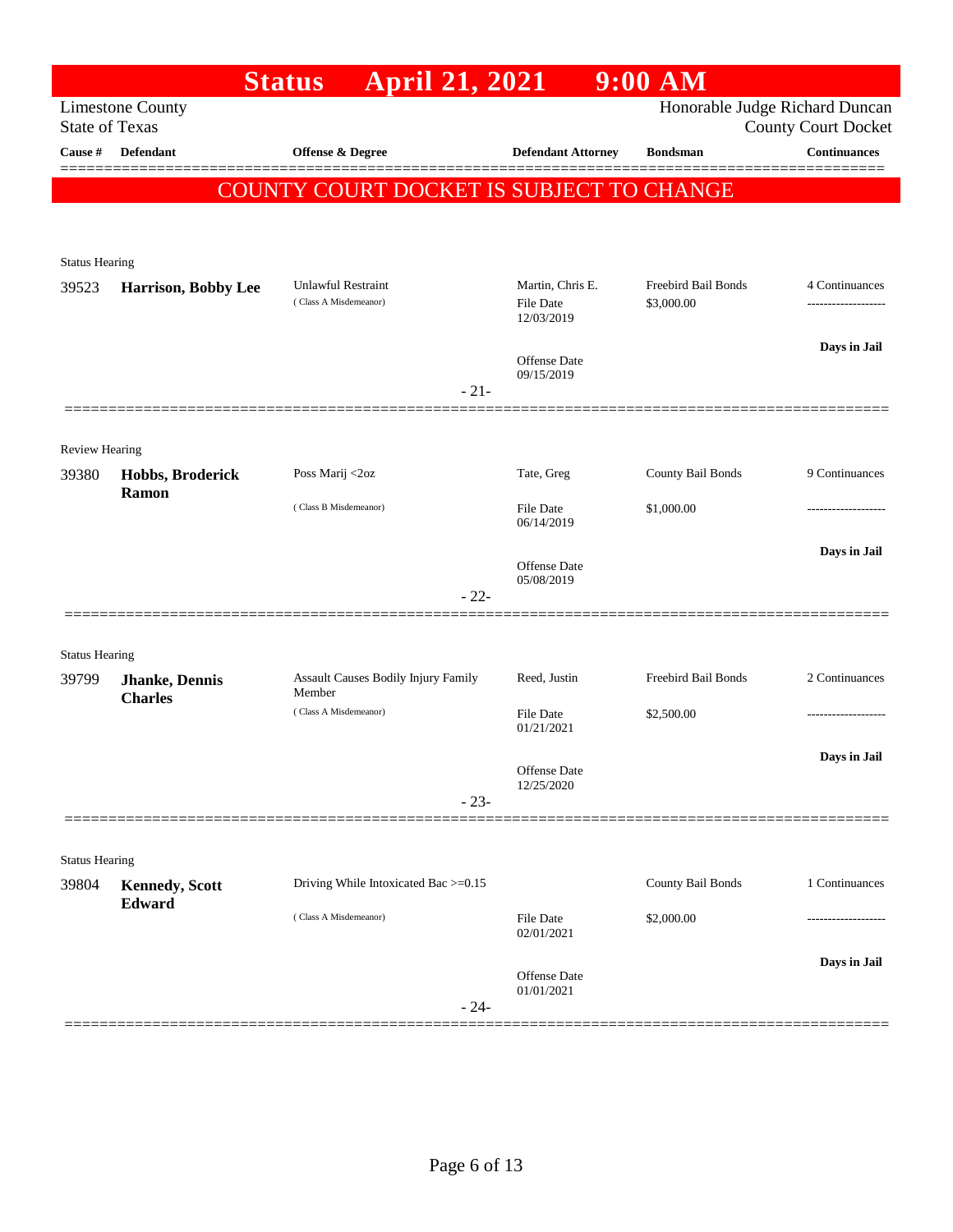|                                  |                             | <b>April 21, 2021</b><br><b>Status</b>                          |                                     | $9:00$ AM                       |                                                   |
|----------------------------------|-----------------------------|-----------------------------------------------------------------|-------------------------------------|---------------------------------|---------------------------------------------------|
|                                  | <b>Limestone County</b>     |                                                                 |                                     |                                 | Honorable Judge Richard Duncan                    |
| <b>State of Texas</b><br>Cause # | <b>Defendant</b>            | Offense & Degree                                                | <b>Defendant Attorney</b>           | <b>Bondsman</b>                 | <b>County Court Docket</b><br><b>Continuances</b> |
|                                  |                             |                                                                 |                                     |                                 |                                                   |
|                                  |                             | <b>COUNTY COURT DOCKET IS SUBJECT TO CHANGE</b>                 |                                     |                                 |                                                   |
|                                  |                             |                                                                 |                                     |                                 |                                                   |
| <b>Status Hearing</b>            |                             |                                                                 |                                     |                                 |                                                   |
| 39639                            | Lide, Thornton Kelly        | Driving While Intoxicated                                       | Reed, Justin                        | Freebird Bail Bonds             | 9 Continuances                                    |
|                                  |                             | (Class B Misdemeanor)                                           | File Date<br>04/03/2020             | \$2,000.00                      |                                                   |
|                                  |                             |                                                                 |                                     |                                 | <b>169 Days in Jail</b>                           |
|                                  |                             |                                                                 | <b>Offense Date</b><br>02/29/2020   |                                 |                                                   |
|                                  |                             | $-25-$                                                          |                                     |                                 |                                                   |
|                                  |                             |                                                                 |                                     |                                 |                                                   |
| <b>Status Hearing</b>            |                             |                                                                 |                                     | County Bail Bonds               |                                                   |
| 39810                            | <b>Lide, Tiffany Nicole</b> | Theft Prop >=\$750<\$2,500<br>(Class A Misdemeanor)             | Aguilar, Joseph<br><b>File Date</b> | \$500.00                        | 1 Continuances                                    |
|                                  |                             |                                                                 | 02/22/2021                          |                                 |                                                   |
|                                  |                             |                                                                 | Offense Date                        |                                 | Days in Jail                                      |
|                                  |                             | $-26-$                                                          | 11/20/2020                          |                                 |                                                   |
|                                  |                             |                                                                 |                                     |                                 |                                                   |
| <b>Review Hearing</b>            |                             |                                                                 |                                     |                                 |                                                   |
| 39630                            | Lloyd, Rickie Janelle       | Terroristic Threat Of Family/Household<br>(Class A Misdemeanor) | Reed, Justin<br><b>File Date</b>    | County Bail Bonds<br>\$3,000.00 | 1 Continuances                                    |
|                                  |                             |                                                                 | 03/31/2020                          |                                 |                                                   |
|                                  |                             |                                                                 | Offense Date                        |                                 | Days in Jail                                      |
|                                  |                             |                                                                 | 02/24/2020                          |                                 |                                                   |
|                                  |                             | $27 -$                                                          |                                     |                                 |                                                   |
|                                  |                             |                                                                 |                                     |                                 |                                                   |
| <b>Status Hearing</b><br>39495   | Mack, Alton Maurice,        | Criminal Mischief >=\$100<\$750                                 | Reed, Benjie                        | Freebird Bail Bonds             | 15 Continuances                                   |
|                                  | Jr.                         |                                                                 |                                     |                                 |                                                   |
|                                  |                             | (Class B Misdemeanor)                                           | File Date<br>10/31/2019             | \$1,000.00                      |                                                   |
|                                  |                             |                                                                 |                                     |                                 | Days in Jail                                      |
|                                  |                             |                                                                 | Offense Date<br>10/05/2019          |                                 |                                                   |
|                                  |                             | $-28-$                                                          |                                     |                                 |                                                   |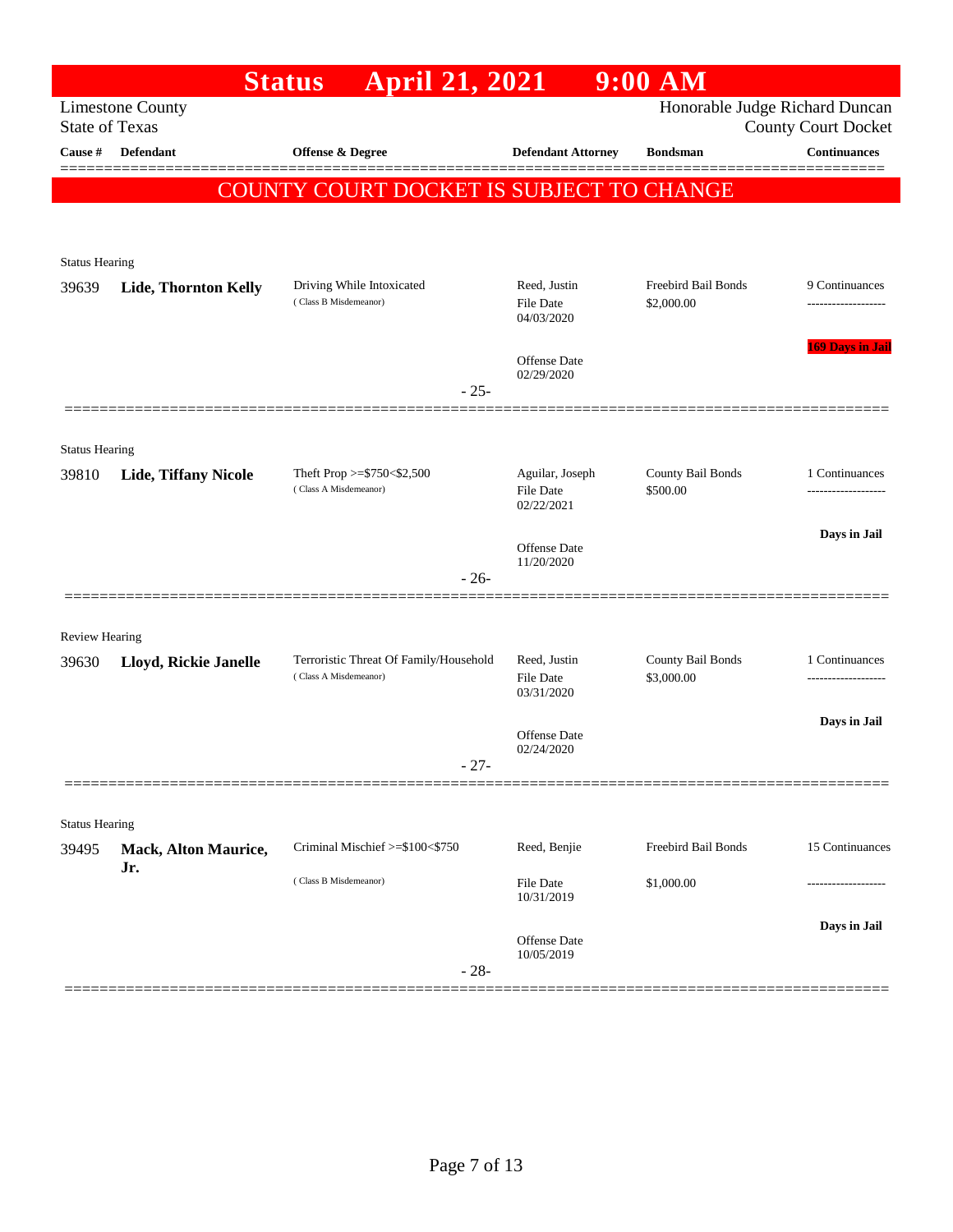| Honorable Judge Richard Duncan<br><b>Limestone County</b><br><b>State of Texas</b><br><b>County Court Docket</b><br>Defendant<br>Offense & Degree<br><b>Defendant Attorney</b><br><b>Continuances</b><br>Cause #<br><b>Bondsman</b><br>COUNTY COURT DOCKET IS SUBJECT TO CHANGE<br><b>Status Hearing</b><br>Reed, Benjie<br>Freebird Bail Bonds<br>Harrassment<br><b>Mack, Alton Maurice,</b><br>39496<br>Jr.<br>(Class B Misdemeanor)<br><b>File Date</b><br>\$1,000.00<br>.<br>10/31/2019<br>Days in Jail<br>Offense Date<br>10/04/2019<br>$-29-$<br><b>Status Hearing</b><br>Criminal Trespass<br>Reed, Benjie<br>Reed, Bobby<br><b>Mack, Alton Maurice,</b><br>39520<br>Jr.<br>(Class B Misdemeanor)<br><b>File Date</b><br>\$2,000.00<br>----------------<br>12/03/2019<br>Days in Jail<br>Offense Date<br>11/17/2019<br>$-30-$<br><b>Status Hearing</b><br>Boating While Intoxicated 2nd<br>Simer, Michael<br>County Bail Bonds<br>4 Continuances<br>39760<br>Makovy, Jeffery Scott,<br>Jr.<br>(Class A Misdemeanor)<br><b>File Date</b><br>\$3,000.00<br>-------------------<br>11/04/2020<br>Days in Jail<br>Offense Date<br>07/18/2020<br>$-31-$<br><b>Status Hearing</b><br>County Bail Bonds<br>3 Continuances<br>Driving While Intoxicated<br>39785<br>Murray, Chasity<br>(Class B Misdemeanor)<br><b>File Date</b><br>\$2,000.00<br>12/18/2020<br>Days in Jail<br>Offense Date<br>10/06/2020<br>$-32-$ |  | <b>April 21, 2021</b><br><b>Status</b> |  | $9:00$ AM |                 |
|---------------------------------------------------------------------------------------------------------------------------------------------------------------------------------------------------------------------------------------------------------------------------------------------------------------------------------------------------------------------------------------------------------------------------------------------------------------------------------------------------------------------------------------------------------------------------------------------------------------------------------------------------------------------------------------------------------------------------------------------------------------------------------------------------------------------------------------------------------------------------------------------------------------------------------------------------------------------------------------------------------------------------------------------------------------------------------------------------------------------------------------------------------------------------------------------------------------------------------------------------------------------------------------------------------------------------------------------------------------------------------------------------------------------|--|----------------------------------------|--|-----------|-----------------|
|                                                                                                                                                                                                                                                                                                                                                                                                                                                                                                                                                                                                                                                                                                                                                                                                                                                                                                                                                                                                                                                                                                                                                                                                                                                                                                                                                                                                                     |  |                                        |  |           |                 |
|                                                                                                                                                                                                                                                                                                                                                                                                                                                                                                                                                                                                                                                                                                                                                                                                                                                                                                                                                                                                                                                                                                                                                                                                                                                                                                                                                                                                                     |  |                                        |  |           |                 |
|                                                                                                                                                                                                                                                                                                                                                                                                                                                                                                                                                                                                                                                                                                                                                                                                                                                                                                                                                                                                                                                                                                                                                                                                                                                                                                                                                                                                                     |  |                                        |  |           |                 |
|                                                                                                                                                                                                                                                                                                                                                                                                                                                                                                                                                                                                                                                                                                                                                                                                                                                                                                                                                                                                                                                                                                                                                                                                                                                                                                                                                                                                                     |  |                                        |  |           |                 |
|                                                                                                                                                                                                                                                                                                                                                                                                                                                                                                                                                                                                                                                                                                                                                                                                                                                                                                                                                                                                                                                                                                                                                                                                                                                                                                                                                                                                                     |  |                                        |  |           |                 |
|                                                                                                                                                                                                                                                                                                                                                                                                                                                                                                                                                                                                                                                                                                                                                                                                                                                                                                                                                                                                                                                                                                                                                                                                                                                                                                                                                                                                                     |  |                                        |  |           |                 |
|                                                                                                                                                                                                                                                                                                                                                                                                                                                                                                                                                                                                                                                                                                                                                                                                                                                                                                                                                                                                                                                                                                                                                                                                                                                                                                                                                                                                                     |  |                                        |  |           | 15 Continuances |
|                                                                                                                                                                                                                                                                                                                                                                                                                                                                                                                                                                                                                                                                                                                                                                                                                                                                                                                                                                                                                                                                                                                                                                                                                                                                                                                                                                                                                     |  |                                        |  |           |                 |
|                                                                                                                                                                                                                                                                                                                                                                                                                                                                                                                                                                                                                                                                                                                                                                                                                                                                                                                                                                                                                                                                                                                                                                                                                                                                                                                                                                                                                     |  |                                        |  |           |                 |
|                                                                                                                                                                                                                                                                                                                                                                                                                                                                                                                                                                                                                                                                                                                                                                                                                                                                                                                                                                                                                                                                                                                                                                                                                                                                                                                                                                                                                     |  |                                        |  |           |                 |
|                                                                                                                                                                                                                                                                                                                                                                                                                                                                                                                                                                                                                                                                                                                                                                                                                                                                                                                                                                                                                                                                                                                                                                                                                                                                                                                                                                                                                     |  |                                        |  |           |                 |
|                                                                                                                                                                                                                                                                                                                                                                                                                                                                                                                                                                                                                                                                                                                                                                                                                                                                                                                                                                                                                                                                                                                                                                                                                                                                                                                                                                                                                     |  |                                        |  |           |                 |
|                                                                                                                                                                                                                                                                                                                                                                                                                                                                                                                                                                                                                                                                                                                                                                                                                                                                                                                                                                                                                                                                                                                                                                                                                                                                                                                                                                                                                     |  |                                        |  |           |                 |
|                                                                                                                                                                                                                                                                                                                                                                                                                                                                                                                                                                                                                                                                                                                                                                                                                                                                                                                                                                                                                                                                                                                                                                                                                                                                                                                                                                                                                     |  |                                        |  |           | 14 Continuances |
|                                                                                                                                                                                                                                                                                                                                                                                                                                                                                                                                                                                                                                                                                                                                                                                                                                                                                                                                                                                                                                                                                                                                                                                                                                                                                                                                                                                                                     |  |                                        |  |           |                 |
|                                                                                                                                                                                                                                                                                                                                                                                                                                                                                                                                                                                                                                                                                                                                                                                                                                                                                                                                                                                                                                                                                                                                                                                                                                                                                                                                                                                                                     |  |                                        |  |           |                 |
|                                                                                                                                                                                                                                                                                                                                                                                                                                                                                                                                                                                                                                                                                                                                                                                                                                                                                                                                                                                                                                                                                                                                                                                                                                                                                                                                                                                                                     |  |                                        |  |           |                 |
|                                                                                                                                                                                                                                                                                                                                                                                                                                                                                                                                                                                                                                                                                                                                                                                                                                                                                                                                                                                                                                                                                                                                                                                                                                                                                                                                                                                                                     |  |                                        |  |           |                 |
|                                                                                                                                                                                                                                                                                                                                                                                                                                                                                                                                                                                                                                                                                                                                                                                                                                                                                                                                                                                                                                                                                                                                                                                                                                                                                                                                                                                                                     |  |                                        |  |           |                 |
|                                                                                                                                                                                                                                                                                                                                                                                                                                                                                                                                                                                                                                                                                                                                                                                                                                                                                                                                                                                                                                                                                                                                                                                                                                                                                                                                                                                                                     |  |                                        |  |           |                 |
|                                                                                                                                                                                                                                                                                                                                                                                                                                                                                                                                                                                                                                                                                                                                                                                                                                                                                                                                                                                                                                                                                                                                                                                                                                                                                                                                                                                                                     |  |                                        |  |           |                 |
|                                                                                                                                                                                                                                                                                                                                                                                                                                                                                                                                                                                                                                                                                                                                                                                                                                                                                                                                                                                                                                                                                                                                                                                                                                                                                                                                                                                                                     |  |                                        |  |           |                 |
|                                                                                                                                                                                                                                                                                                                                                                                                                                                                                                                                                                                                                                                                                                                                                                                                                                                                                                                                                                                                                                                                                                                                                                                                                                                                                                                                                                                                                     |  |                                        |  |           |                 |
|                                                                                                                                                                                                                                                                                                                                                                                                                                                                                                                                                                                                                                                                                                                                                                                                                                                                                                                                                                                                                                                                                                                                                                                                                                                                                                                                                                                                                     |  |                                        |  |           |                 |
|                                                                                                                                                                                                                                                                                                                                                                                                                                                                                                                                                                                                                                                                                                                                                                                                                                                                                                                                                                                                                                                                                                                                                                                                                                                                                                                                                                                                                     |  |                                        |  |           |                 |
|                                                                                                                                                                                                                                                                                                                                                                                                                                                                                                                                                                                                                                                                                                                                                                                                                                                                                                                                                                                                                                                                                                                                                                                                                                                                                                                                                                                                                     |  |                                        |  |           |                 |
|                                                                                                                                                                                                                                                                                                                                                                                                                                                                                                                                                                                                                                                                                                                                                                                                                                                                                                                                                                                                                                                                                                                                                                                                                                                                                                                                                                                                                     |  |                                        |  |           |                 |
|                                                                                                                                                                                                                                                                                                                                                                                                                                                                                                                                                                                                                                                                                                                                                                                                                                                                                                                                                                                                                                                                                                                                                                                                                                                                                                                                                                                                                     |  |                                        |  |           |                 |
|                                                                                                                                                                                                                                                                                                                                                                                                                                                                                                                                                                                                                                                                                                                                                                                                                                                                                                                                                                                                                                                                                                                                                                                                                                                                                                                                                                                                                     |  |                                        |  |           |                 |
|                                                                                                                                                                                                                                                                                                                                                                                                                                                                                                                                                                                                                                                                                                                                                                                                                                                                                                                                                                                                                                                                                                                                                                                                                                                                                                                                                                                                                     |  |                                        |  |           |                 |
|                                                                                                                                                                                                                                                                                                                                                                                                                                                                                                                                                                                                                                                                                                                                                                                                                                                                                                                                                                                                                                                                                                                                                                                                                                                                                                                                                                                                                     |  |                                        |  |           |                 |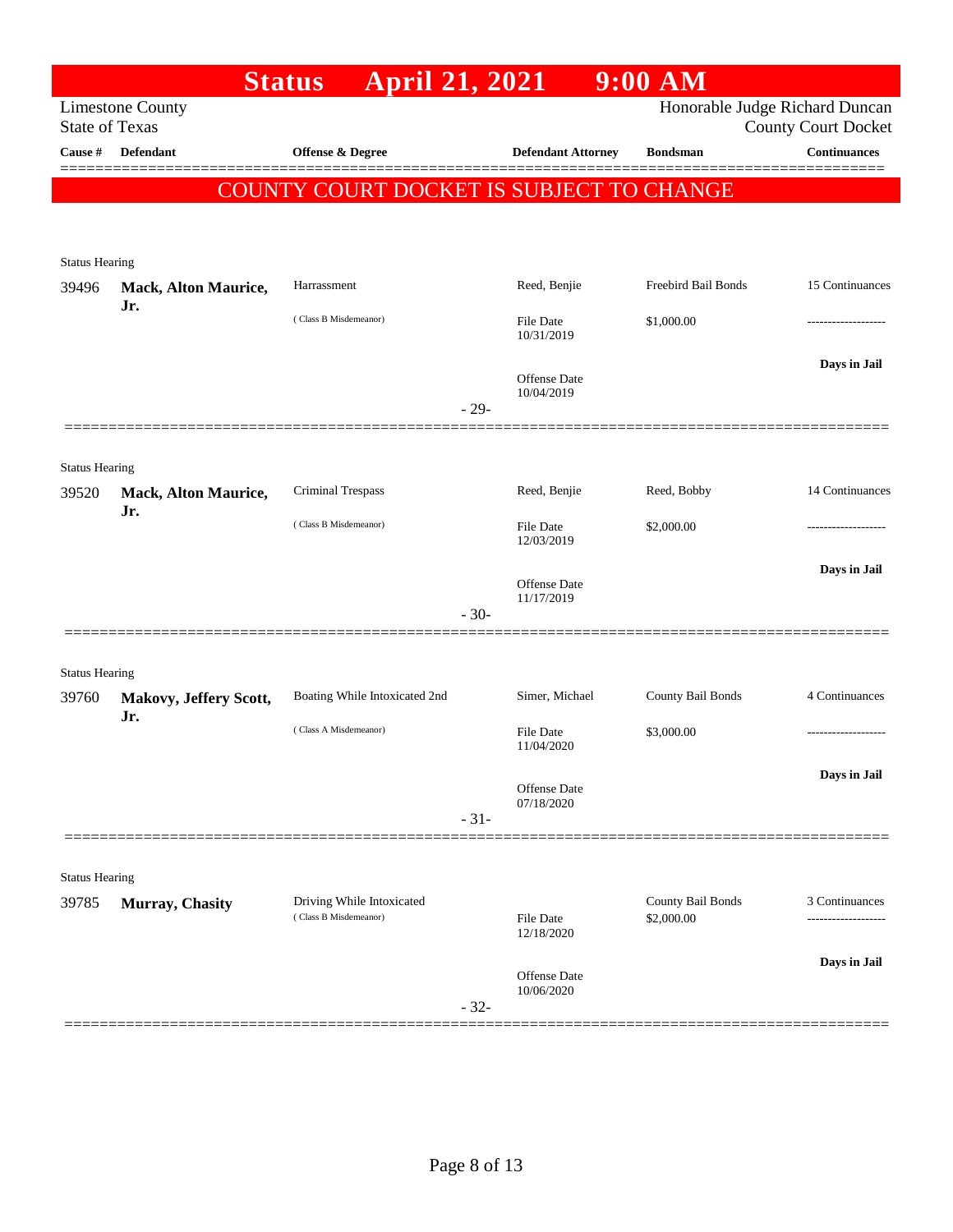|                       |                            | <b>April 21, 2021</b><br><b>Status</b>                   |                                   | $9:00$ AM       |                                                              |
|-----------------------|----------------------------|----------------------------------------------------------|-----------------------------------|-----------------|--------------------------------------------------------------|
| <b>State of Texas</b> | <b>Limestone County</b>    |                                                          |                                   |                 | Honorable Judge Richard Duncan<br><b>County Court Docket</b> |
| Cause #               | <b>Defendant</b>           | <b>Offense &amp; Degree</b>                              | <b>Defendant Attorney</b>         | <b>Bondsman</b> | <b>Continuances</b>                                          |
|                       |                            | COUNTY COURT DOCKET IS SUBJECT TO CHANGE                 |                                   |                 |                                                              |
|                       |                            |                                                          |                                   |                 |                                                              |
| <b>Status Hearing</b> |                            |                                                          |                                   |                 |                                                              |
| 39751                 | <b>Parker, Whaquin Dee</b> | Assault Causes Bodily Injury Family                      | Reed, Justin                      | Reed, Justin    | 4 Continuances                                               |
|                       |                            | Member<br>(Class A Misdemeanor)                          | File Date<br>10/29/2020           | \$3,000.00      | --------------                                               |
|                       |                            |                                                          | Offense Date                      |                 | Days in Jail                                                 |
|                       |                            | $-33-$                                                   | 07/16/2020                        |                 |                                                              |
|                       |                            |                                                          |                                   |                 |                                                              |
| <b>Status Hearing</b> |                            |                                                          |                                   |                 |                                                              |
| 39756                 | Parker, Whaquin Dee        | Criminal Mischief >=\$100<\$750<br>(Class B Misdemeanor) | Reed, Justin<br>File Date         |                 | 4 Continuances                                               |
|                       |                            |                                                          | 10/29/2020                        |                 |                                                              |
|                       |                            |                                                          | Offense Date<br>07/17/2020        |                 | Days in Jail                                                 |
|                       |                            | $-34-$                                                   |                                   |                 |                                                              |
| <b>Status Hearing</b> |                            |                                                          |                                   |                 |                                                              |
| 39399                 | <b>Rash, Dewey Harmon</b>  | Driving W/Lic Inv W/Prev                                 |                                   | Personal Bond   | 3 Continuances                                               |
|                       |                            | Conv/Susp/W/O Fin Res<br>(Class B Misdemeanor)           | File Date<br>06/25/2019           | \$2,000.00      | ---------------                                              |
|                       |                            |                                                          |                                   |                 | Days in Jail                                                 |
|                       |                            |                                                          | <b>Offense</b> Date<br>04/10/2019 |                 |                                                              |
|                       |                            | $-35-$                                                   |                                   |                 |                                                              |
| <b>Status Hearing</b> |                            |                                                          |                                   |                 |                                                              |
| 39434                 | <b>Rash, Dewey Harmon</b>  | Bail Jumping And Fail To Appear<br>(Class A Misdemeanor) |                                   | Hagler, Donnie  | 3 Continuances                                               |
|                       |                            |                                                          | <b>File Date</b><br>07/19/2019    | \$3,000.00      |                                                              |
|                       |                            |                                                          | Offense Date                      |                 | Days in Jail                                                 |
|                       |                            | $-36-$                                                   | 07/11/2019                        |                 |                                                              |
|                       |                            |                                                          |                                   |                 |                                                              |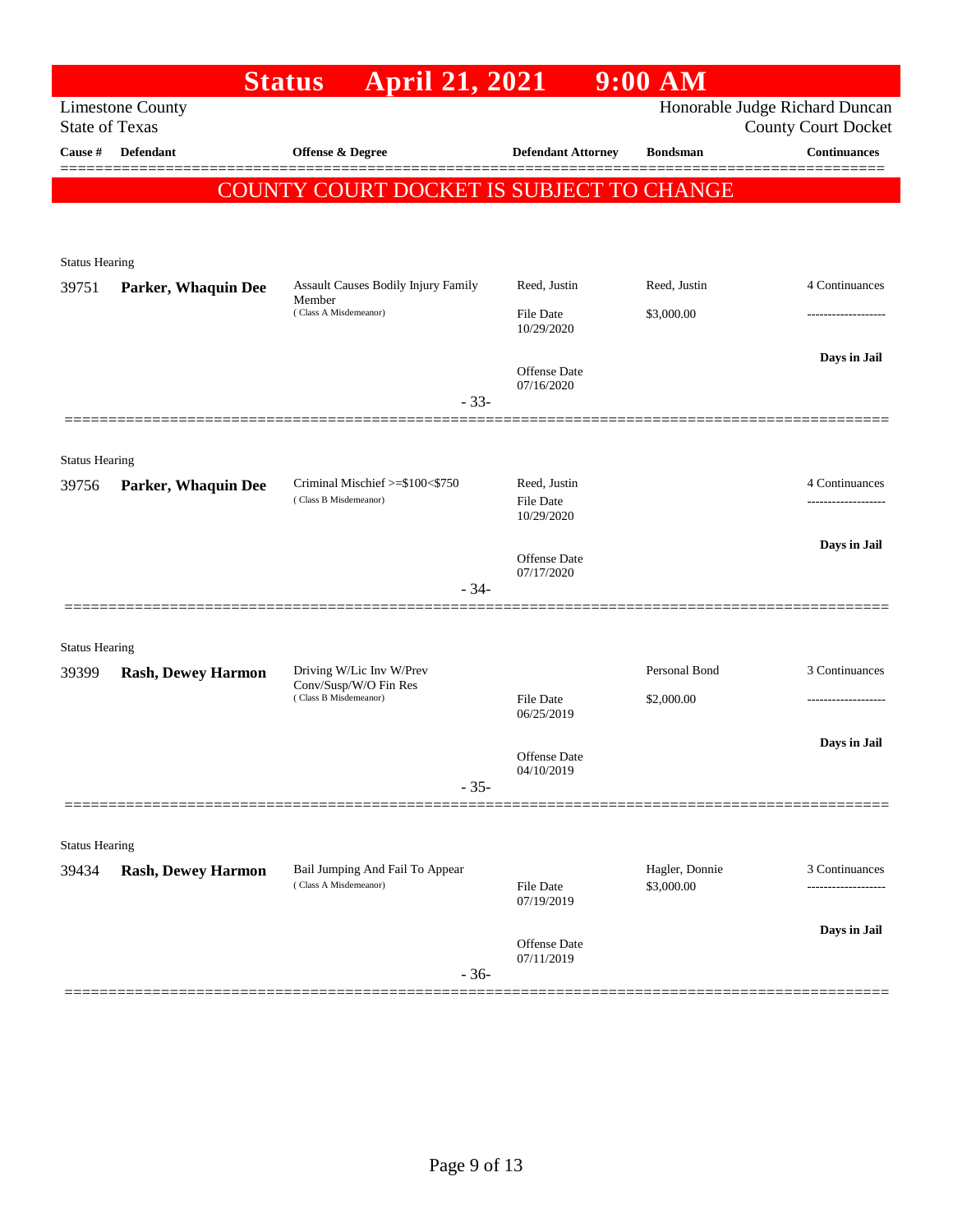|                                |                                                               | <b>April 21, 2021</b><br><b>Status</b>                                     |                                                 | $9:00$ AM                       |                                                                                            |
|--------------------------------|---------------------------------------------------------------|----------------------------------------------------------------------------|-------------------------------------------------|---------------------------------|--------------------------------------------------------------------------------------------|
| Cause #                        | <b>Limestone County</b><br><b>State of Texas</b><br>Defendant | Offense & Degree                                                           | <b>Defendant Attorney</b>                       | <b>Bondsman</b>                 | Honorable Judge Richard Duncan<br><b>County Court Docket</b><br>$\label{1.1}$ Continuances |
|                                |                                                               | COUNTY COURT DOCKET IS SUBJECT TO CHANGE                                   |                                                 |                                 |                                                                                            |
| <b>Status Hearing</b>          |                                                               |                                                                            |                                                 |                                 |                                                                                            |
| 39783                          | Ray, Evan William                                             | Driving While Intoxicated/Open Alch<br>Container<br>(Class B Misdemeanor)  | Reed, Benjie<br>File Date                       | County Bail Bonds<br>\$1,500.00 | 3 Continuances<br>---------------                                                          |
|                                |                                                               | $-37-$                                                                     | 12/18/2020<br><b>Offense Date</b><br>10/17/2020 |                                 | Days in Jail                                                                               |
|                                |                                                               |                                                                            |                                                 |                                 |                                                                                            |
| <b>Status Hearing</b><br>39732 | Ray, Perry Joe                                                | Assault Causes Bodily Injury Family<br>Member<br>(Class A Misdemeanor)     | Tate, Greg<br><b>File Date</b><br>08/20/2020    | County Bail Bonds<br>\$3,000.00 | 6 Continuances                                                                             |
|                                |                                                               | $-38-$                                                                     | Offense Date<br>05/24/2020                      |                                 | <b>48 Days in Jail</b>                                                                     |
| <b>Review Hearing</b>          |                                                               |                                                                            |                                                 |                                 |                                                                                            |
| 39674                          | Ray-Duran, Humberto                                           | Driving W/Lic Inv W/Prev<br>Conv/Susp/W/O Fin Res<br>(Class B Misdemeanor) | Sanders, Raymond L.<br>File Date                | County Bail Bonds<br>\$1,000.00 | 6 Continuances                                                                             |
|                                |                                                               | $-39-$                                                                     | 05/18/2020<br>Offense Date<br>03/01/2020        |                                 | Days in Jail                                                                               |
|                                |                                                               |                                                                            |                                                 |                                 |                                                                                            |
| <b>Status Hearing</b><br>39806 | Rejcek, Kevin Lee                                             | Driving While Intoxicated<br>(Class B Misdemeanor)                         | Reed, Justin<br>File Date<br>02/22/2021         | County Bail Bonds<br>\$2,000.00 | 1 Continuances<br>-------------------                                                      |
|                                |                                                               | $-40-$                                                                     | Offense Date<br>01/22/2021                      |                                 | Days in Jail                                                                               |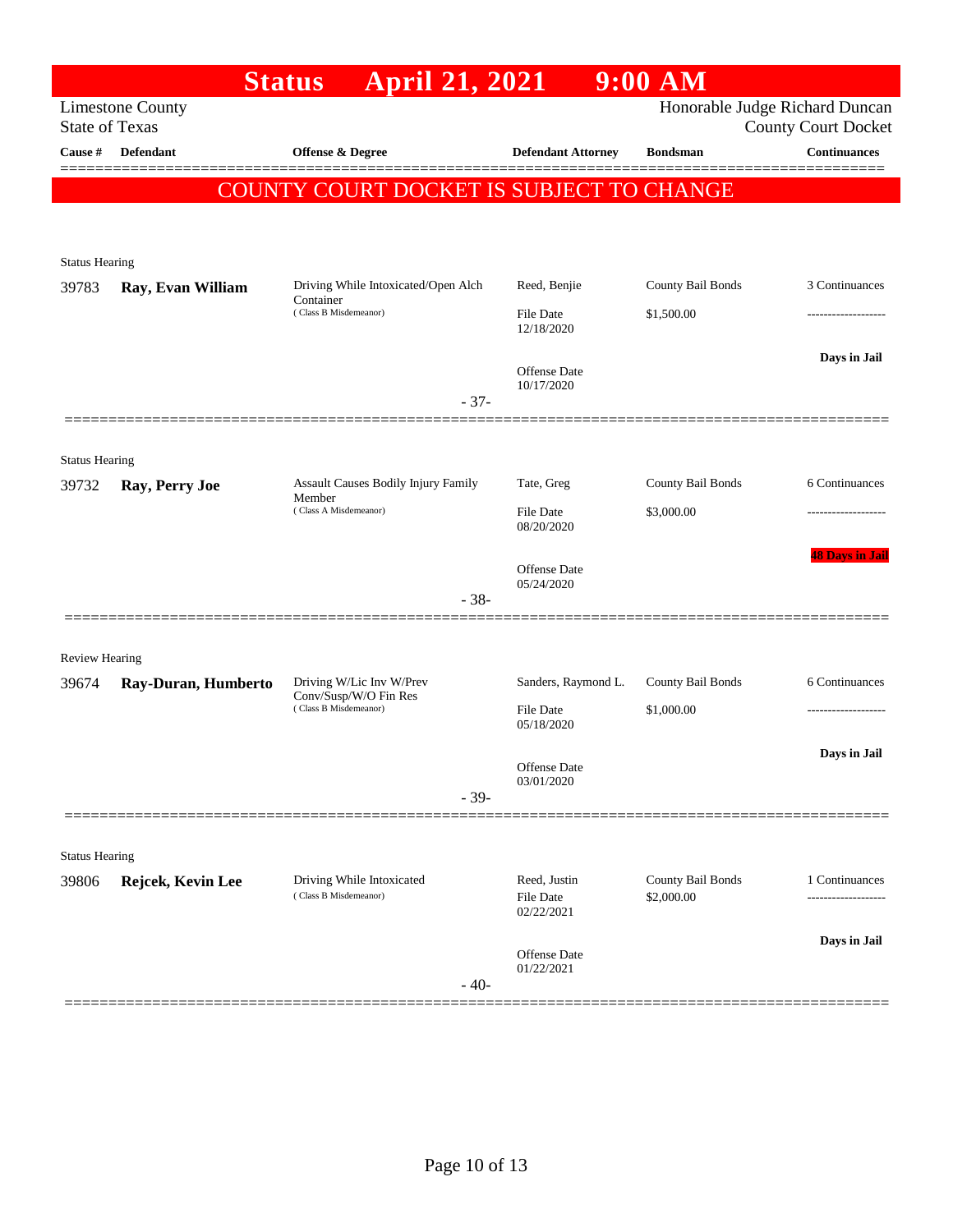|                                  |                              | April 21, 2021<br><b>Status</b>            |        |                                | $9:00$ AM           |                                                   |
|----------------------------------|------------------------------|--------------------------------------------|--------|--------------------------------|---------------------|---------------------------------------------------|
|                                  | <b>Limestone County</b>      |                                            |        |                                |                     | Honorable Judge Richard Duncan                    |
| <b>State of Texas</b><br>Cause # | <b>Defendant</b>             | Offense & Degree                           |        | <b>Defendant Attorney</b>      | <b>Bondsman</b>     | <b>County Court Docket</b><br><b>Continuances</b> |
|                                  |                              |                                            |        |                                |                     |                                                   |
|                                  |                              | COUNTY COURT DOCKET IS SUBJECT TO CHANGE   |        |                                |                     |                                                   |
|                                  |                              |                                            |        |                                |                     |                                                   |
| <b>Status Hearing</b>            |                              |                                            |        |                                |                     |                                                   |
| 39714                            | <b>Rincker, David Joseph</b> | Poss Cs Pg $3 < 28g$                       |        | Burkeen, Daniel                | Freebird Bail Bonds | 7 Continuances                                    |
|                                  |                              | (Class A Misdemeanor)                      |        | <b>File Date</b><br>07/21/2020 | \$3,000.00          | -------------------                               |
|                                  |                              |                                            |        |                                |                     | Days in Jail                                      |
|                                  |                              |                                            |        | Offense Date<br>05/07/2020     |                     |                                                   |
|                                  |                              |                                            | $-41-$ |                                |                     |                                                   |
|                                  |                              |                                            |        |                                |                     |                                                   |
| <b>Status Hearing</b><br>39752   | <b>Rittinger, Richard</b>    | Boating While Intoxicated                  |        | Simer, Michael                 | County Bail Bonds   | 4 Continuances                                    |
|                                  | Anthony, Jr.                 | (Class B Misdemeanor)                      |        | <b>File Date</b>               | \$2,000.00          |                                                   |
|                                  |                              |                                            |        | 10/29/2020                     |                     |                                                   |
|                                  |                              |                                            |        | Offense Date                   |                     | Days in Jail                                      |
|                                  |                              |                                            | $-42-$ | 08/15/2020                     |                     |                                                   |
|                                  |                              |                                            |        |                                |                     |                                                   |
| <b>Status Hearing</b>            |                              |                                            |        |                                |                     |                                                   |
| 39797                            | Rivera, Jonathan             | Unl Carrying Weapon                        |        |                                | Freebird Bail Bonds | 2 Continuances                                    |
|                                  | Adam                         | (Class A Misdemeanor)                      |        | <b>File Date</b>               | \$2,000.00          |                                                   |
|                                  |                              |                                            |        | 01/19/2021                     |                     |                                                   |
|                                  |                              |                                            |        | Offense Date                   |                     | Days in Jail                                      |
|                                  |                              |                                            | $-43-$ | 10/07/2020                     |                     |                                                   |
|                                  |                              |                                            |        |                                |                     |                                                   |
| <b>Status Hearing</b>            |                              |                                            |        |                                |                     |                                                   |
| 39696                            | Sanchez-Vasquez,             | Interfer W/Emergency Req For<br>Assistance |        | Moore, David E.                | County Bail Bonds   | 8 Continuances                                    |
|                                  | Romario                      | (Class A Misdemeanor)                      |        | <b>File Date</b>               | \$3,000.00          |                                                   |
|                                  |                              |                                            |        | 06/25/2020                     |                     |                                                   |
|                                  |                              |                                            |        | Offense Date                   |                     | Days in Jail                                      |
|                                  |                              |                                            | $-44-$ | 03/13/2020                     |                     |                                                   |
|                                  |                              |                                            |        |                                |                     |                                                   |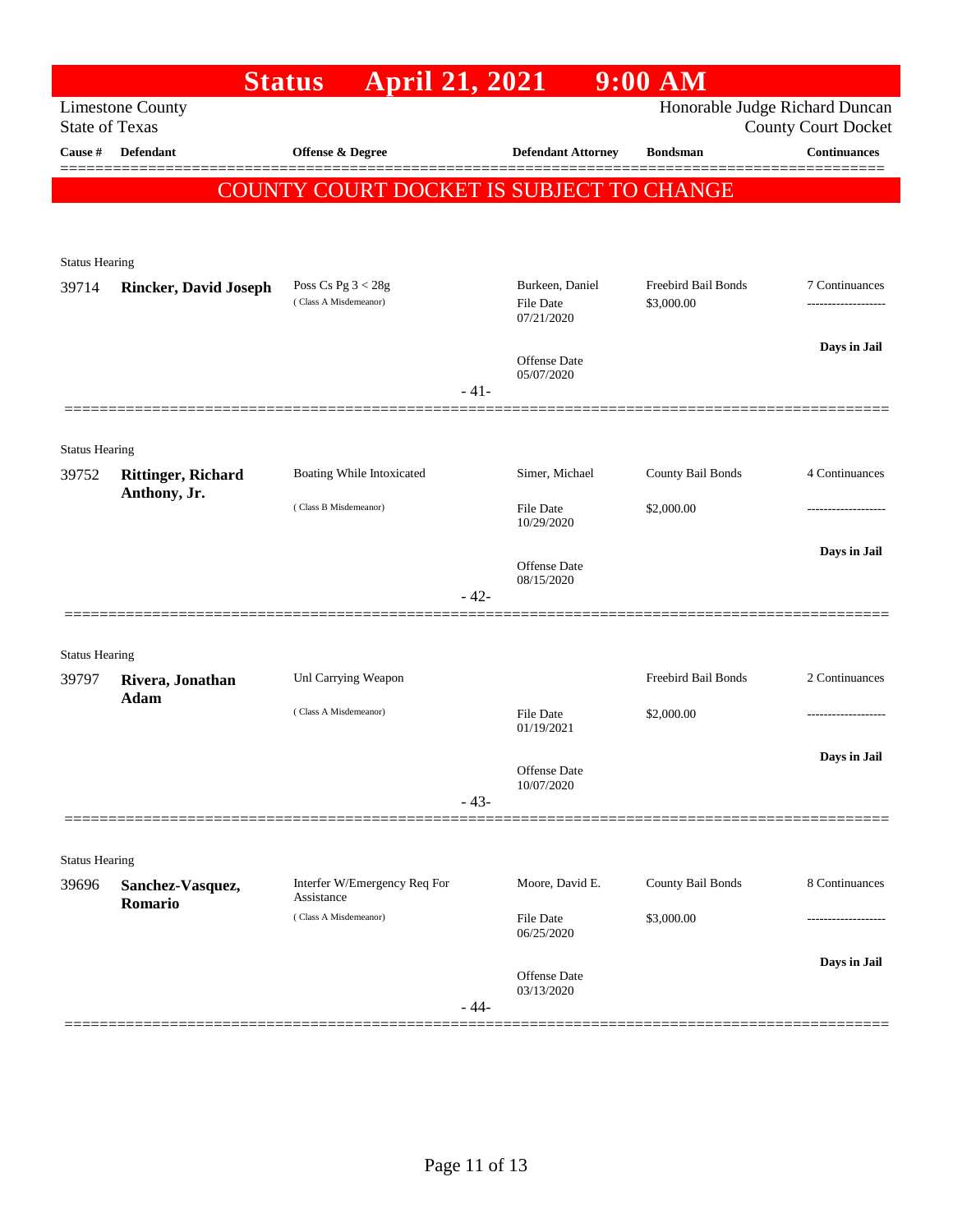|                                  |                             | <b>April 21, 2021</b><br><b>Status</b>          |                                | $9:00$ AM                      |                                                   |
|----------------------------------|-----------------------------|-------------------------------------------------|--------------------------------|--------------------------------|---------------------------------------------------|
|                                  | <b>Limestone County</b>     |                                                 |                                | Honorable Judge Richard Duncan |                                                   |
| <b>State of Texas</b><br>Cause # | <b>Defendant</b>            | Offense & Degree                                | <b>Defendant Attorney</b>      | <b>Bondsman</b>                | <b>County Court Docket</b><br><b>Continuances</b> |
|                                  |                             |                                                 |                                |                                |                                                   |
|                                  |                             | <b>COUNTY COURT DOCKET IS SUBJECT TO CHANGE</b> |                                |                                |                                                   |
|                                  |                             |                                                 |                                |                                |                                                   |
| <b>Status Hearing</b>            |                             |                                                 |                                |                                |                                                   |
| 39697                            | Sanchez-Vasquez,<br>Romario | Assault Causes Bodily Injury Family<br>Member   | Moore, David E.                | County Bail Bonds              | 8 Continuances                                    |
|                                  |                             | (Class A Misdemeanor)                           | <b>File Date</b><br>06/25/2020 | \$3,000.00                     |                                                   |
|                                  |                             |                                                 | Offense Date<br>03/13/2020     |                                | Days in Jail                                      |
|                                  |                             | $-45-$                                          |                                |                                |                                                   |
|                                  |                             |                                                 |                                |                                |                                                   |
| <b>Status Hearing</b><br>39770   | Sanchez-Vasquez,            | Viol Bond/Protective Order                      |                                |                                | 4 Continuances                                    |
|                                  | Romario                     | (Class A Misdemeanor)                           | <b>File Date</b><br>11/05/2020 |                                |                                                   |
|                                  |                             |                                                 | Offense Date                   |                                | Days in Jail                                      |
|                                  |                             | $-46-$                                          | 03/20/2020                     |                                |                                                   |
|                                  |                             |                                                 |                                |                                |                                                   |
| <b>Status Hearing</b>            |                             |                                                 |                                |                                |                                                   |
| 39801                            | <b>Schuman, Jesse Perry</b> | Assault Causes Bodily Injury Family<br>Member   |                                | Freebird Bail Bonds            | 1 Continuances                                    |
|                                  |                             | (Class A Misdemeanor)                           | File Date<br>01/27/2021        | \$3,000.00                     |                                                   |
|                                  |                             |                                                 |                                |                                | Days in Jail                                      |
|                                  |                             |                                                 | Offense Date<br>12/11/2020     |                                |                                                   |
|                                  |                             | $-47-$                                          |                                |                                |                                                   |
|                                  |                             |                                                 |                                |                                |                                                   |
| Review Hearing<br>39374          | Sullivan, Jessey Jo         | Assault Cause Bodily Inj.                       | Moore, David E.                | County Bail Bonds              | 10 Continuances                                   |
|                                  |                             | (Class A Misdemeanor)                           | <b>File Date</b><br>05/28/2019 | \$5,000.00                     |                                                   |
|                                  |                             |                                                 |                                |                                | Days in Jail                                      |
|                                  |                             | $-48-$                                          | Offense Date<br>02/23/2019     |                                |                                                   |